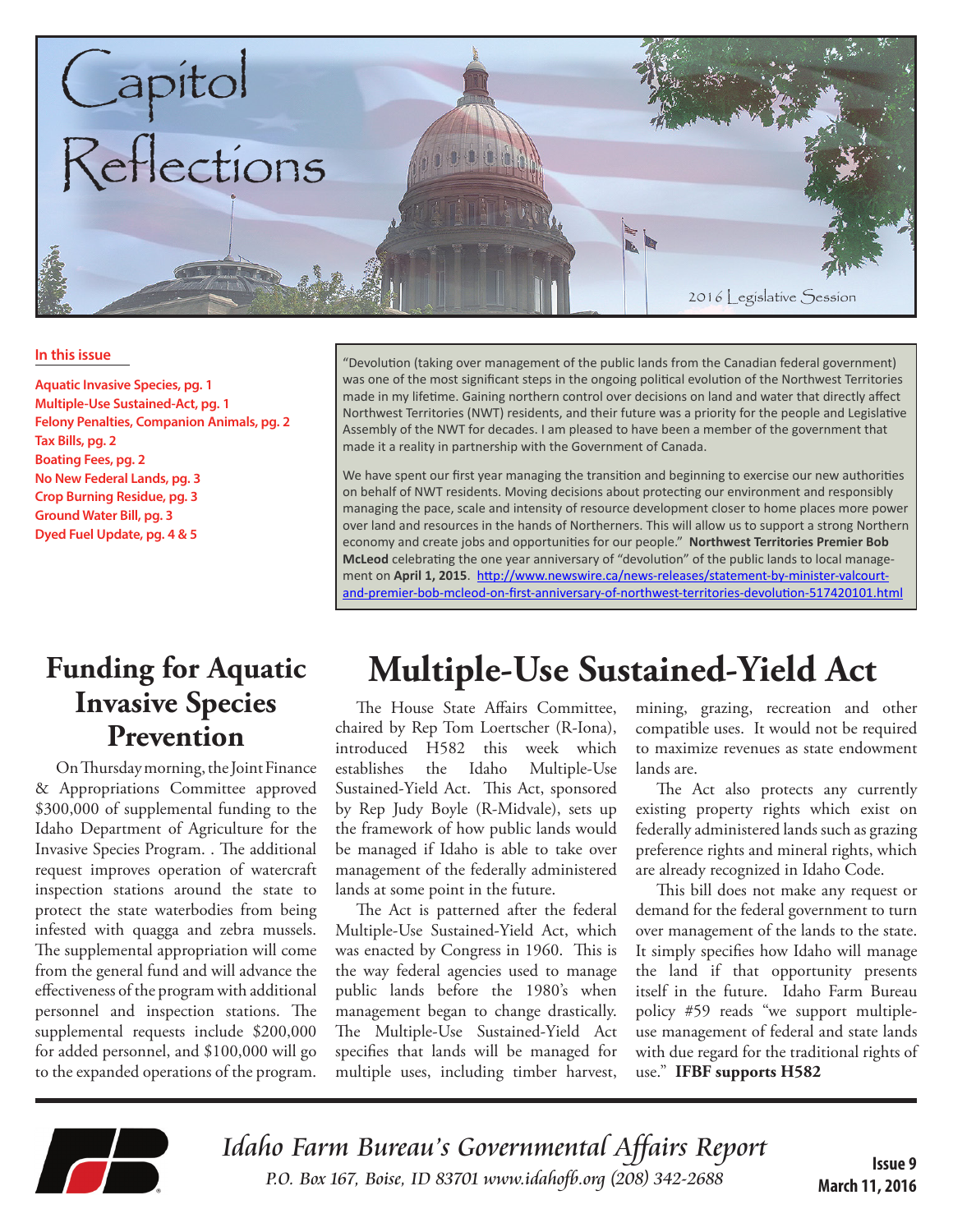### **Felony Penalties for Animal Torture**

This week the Senate Agricultural Affairs Committee, Chaired by Senator Jim Rice (R-Caldwell), approved H524 by a unanimous voice vote. H524 seeks to define torture and provide penalties for those who torture companion animals (pets). H524 also amends the definitions of companion animals and production animals to make it clear which animals fall into which categories. It also requires anyone convicted of torture of a companion animal to receive a psychological evaluation prior to sentencing.

IFBF policy #17 states "We oppose any animal care legislation that would impose a stricter penalty than the 2012 law." This policy is in response to several years of contentious debate when animal activists wanted to keep increasing the penalties for those convicted of cruelty to animals. Unfortunately, most of those attempts would have considered many

traditional and veterinarian approved animal husbandry practices as cruelty, such as dehorning or branding.

Finally, after many years of contentious battles over these issues, a bill passed in 2012 that separated production animals from companion animals and also excluded traditional animal husbandry practices. The bill made it a felony after the third conviction for animal cruelty because proponents demanded that there be a felony on the books.

Farm Bureau members decided that they have been pushed as far as they were willing to go on penalties for animal cruelty. They believed that this issue was put to rest, and we would not need to revisit it again. Unfortunately, H524 now seeks, once again, to increase penalties. This time for those convicted of torture of a companion animal, meaning a pet. The penalty would be a felony on the sec-

### **Tax Bills Receive Final Approval**

This week two Farm Bureau sponsored bills received their final Legislative approval and will now move to the Governor for his signature. H386 helps both farmers and the Tax Commission understand more clearly which equipment qualifies for a sales tax exemption under the production equipment, and which equipment does not qualify. The bill added the term "removal from storage" to the existing code. This removes any doubt that equipment used to remove farm commodities from storage is properly included in the exemption. Since the Tax Commission publicly testified that the bill helps draw a more clear line, the bill passed unanimously in both Houses and now awaits the Governor's signature. **IFBF supports H386**.

H431 has finally implemented a policy that Farm Bureau has had for ten years. Policy #116 supports removing the Idaho Housing Price Index from the homeowner's exemption from property tax. That is exactly what H431 will do. Currently, there is an index on the homeowner's exemption which allows the maximum amount of the exemption to rise as home prices rise in Idaho. This may sound good for homeowner's at first glance, but in reality, all it does is shift taxes away from homeowner's and shift it to other property owners such as businesses, farmland, non-owner occupied residential, etc. Since the exemption does not reduce the amount of taxes the local taxing districts collect, they simply collect it from other people when the homeowner's exemption increases. H431 removes the index and sets the maximum amount of the homeowner's exemption at \$100,000. This bill passed the Senate on a vote of 23-11 and is now awaiting the Governor's signature. **IFBF supports H431**.

ond or any subsequent conviction of torture of a companion animal unless, there is a felony conviction in the previous ten years of voluntary infliction of bodily injury to a person, which would cause it to be a felony on the first conviction.

Farm Bureau testified to the committee that the current penalties in the statute are adequate to deter any rational person while no penalty would be harsh enough to prevent mentally imbalanced people from committing some of these abhorrent acts. We support the psychological evaluation but oppose the increased penalties.

Farm Bureau was the only opposition to the bill. Those who testified in support of the bill were the Idaho Cattlemen's Association, Idaho Dairymen's Association and Milk Producers of Idaho. H524 will now go to the floor for consideration by the entire Senate. **IFBF opposes H524.**

### **Proposed Boating Fees Increase**

Proposed legislation that would increase boating fees in the state was presented as part of a print-hearing to the House Resource & Conservation Committee on Wednesday afternoon. H594, sponsored by Representative Marc Gibbs (R-Grace) and Senator Mark Harris (R-Soda Springs), would double the price of all boating fees throughout the state. This effort would provide more money for the invasive species fund to specifically inhibit quagga mussel infestations in Idaho waterbodies. State revenue from these boating fees is projected to double from \$1.2 million annually to approximately \$2.4 million. A hearing for H594 will likely be held in the upcoming week.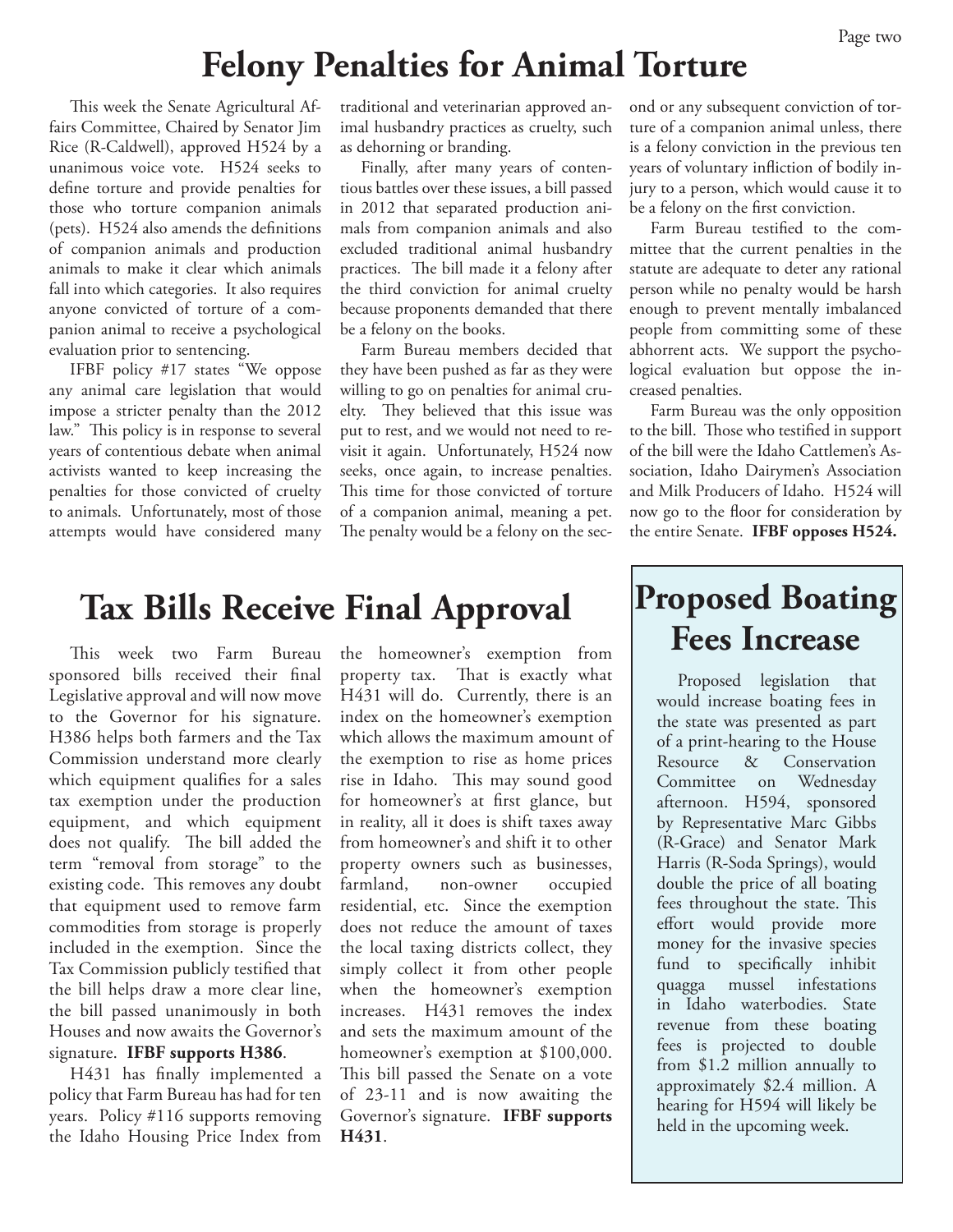### **No New Federal Lands**

This week the House State Affairs Committee, chaired by Rep Tom Loertscher (R-Iona), introduced a bill to prohibit the federal government from acquiring any additional land in Idaho without consent from the Idaho Legislature. Currently, the federal government administers more than sixty-two percent of the land within our borders. That is more than enough.

The United States Constitution, Article 1, Section 8, paragraph 17, requires the federal government to receive consent from the state legislature before it can acquire lands within a state. This was put in place so that the federal government cannot overpower state governments. This is an important part of federalism, which divides powers between governments.

Early in Idaho's history, the Legislature used to do this through statute. Sadly, however, over time, the legislature began to simply give blanket authority for the federal government to acquire whatever property they wanted. Finally, the state completely ignored even considering any land acquisitions by the federal government.

H586 is an important way for Idaho to reassert its sovereignty. H586 does not propose any new authorities, but simply asserts the legitimate state powers that were provided for in the US Constitution. IFBF policy #58 supports no net loss of private property in Idaho**. IFBF supports H586.**

### **Questions?**

Email staff at ifbga@idahofb.org

## **Idaho Crop Residue Burning Program Advisory Committee**

On Wednesday, the Advisory Committee for the Idaho Crop Residue Burning (CRB) Program held a meeting to review the committee's 2015 recommendations, to address current issues and to prepare the committee's recommendation for 2016. One of the major topics of conversation was the recent change made by EPA to the ambient air quality standard from 75 parts per million of ozone to 70 ppm that will go into effect in 2017. According to Idaho Code, the state shall not approve crop residue burning if ambient air quality levels are exceeding 75% of the level of any national ambient air quality standard. Currently, this means that if the ambient air quality in a certain area exceeds, or is expected to exceed, 56 ppm of ozone than no crop residue burning would be allowed. The EPA's change to ambient air quality would subsequently lower the allowable limit from 56 ppm of ozone to 52 ppm. With many areas throughout the state with average ambient air qualities near the 52 ppm threshold, the number of allowable crop residue burn days is likely to decrease. Professionals at DEQ estimate that the number of

no-burn days throughout the burning season will likely double.

In an attempt to ensure that crop residue burning is maintained as a resource and viable option for producers in the future, the CRB Advisory Committee unanimously agreed and recommended that DEQ considers a change to slightly relax the statute and DEQ rules, in order to maintain current crop residue burning opportunities. Another recommendation by the advisory committee would request that DEQ develops a process to work with federal agencies in cases of emergency to deal with wildfire back-burning. Specific cases were discussed in the meeting where coordination with both federal and state agencies were slow to respond in emergency situations where back-burning would have been appropriate to reduce risk to public safety and private property loss. The CRB Advisory Committee recommends that a memorandum of understanding and/or procedures be set in place between all agencies to better ensure timely abatement measures in emergency situations.

## **Ground Water Management Areas**

A bill that would clarify that the director of the Idaho Department of Water Resources shall not curtail a participant of an approved water management plan as long as that person/participant is in compliance with specifications of that plan was presented on Wednesday. The House Resource & Conservation Committee voted to print the bill (H595) and also sent it directly to the House Second Reading Calendar. Essentially this bill provides a safe harbor from curtailment for those parties that participate in approved mitigation and water management plans. In addition, H595 eliminates

the last sentence of the current statute where it requires the director to determine if there is sufficient ground water in a water management area and issue a curtailment order by September 1 prior to the next growing season. The current September 1 deadline is too far in advance of the irrigation season to allow for an accurate determination as to whether there is sufficient ground water to meet demands of water rights within all or portions of a water management area. The bill will be heard on the House Floor in the upcoming week.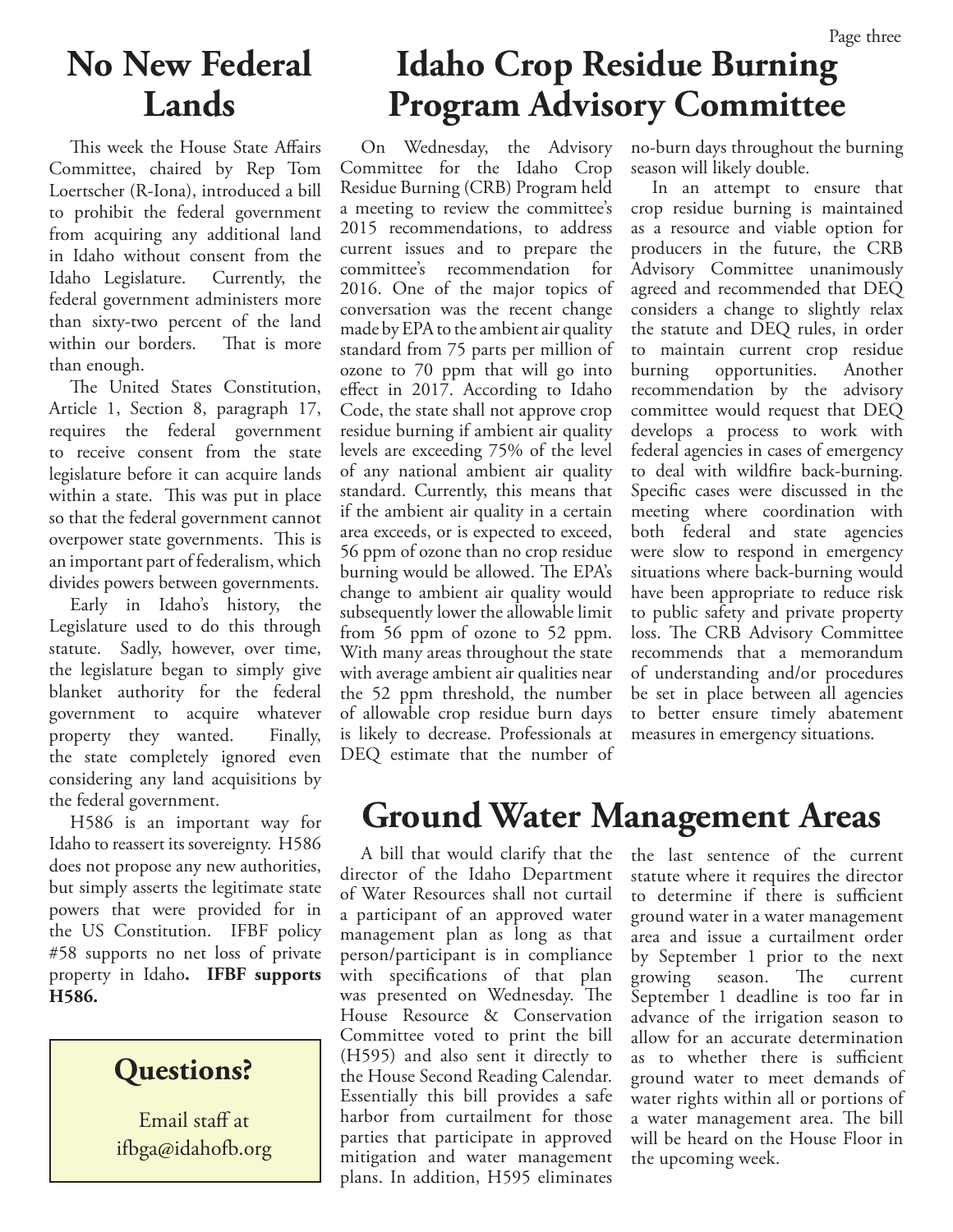#### Page four

### **Dyed Fuel Enforcement History and Update**

In 2015, the Idaho Legislature passed H312a, a bill which increased fuel taxes and vehicle registrations and mandated the Idaho State Tax Commission (ISTC) to make a recommendation to the 2016 legislature regarding a dyed fuel enforcement program (DFE) to catch motorists using red-dyed (off-road only) fuel on Idaho's highways. As part of its information gathering process, the Tax Commission contacted all 50 states and received responses from 29.

Soon after the passage of H312a and through the summer and fall of 2015, the Idaho Farm Bureau Federation (IFBF) contacted the primary DFE proponents and asked to be included in any discussions regarding a dyed fuel enforcement program. In late December 2015, Farm Bureau, Associated General Contractors, Idaho Petroleum Marketers and Convenience Store Association and other stakeholders were invited to attend a meeting to review a draft report compiled by ISTC, Idaho State Police (ISP) and Idaho Transportation Department (ITD). Very minor modifications to the draft were suggested. The report did not resurface until the third or fourth week of January; after the start of the 2016 legislature.

The report provides nine DFE options:

- 1. Allow inspection of the main vehicle supply tank(s) by ISP or its designee (tank dipping.)
- 2. Create dedicated fuel tax investigation and prosecution units. (Enhancement of number 1)
- 3. Clarify that the violation is on the driver, vehicle owner, or both. Increase fines for violations. The violation is on the person who would reasonably know of the violation. (Enhancement of number 1)
- 4. Enhance dyed diesel referral program to include a web page and reward fund.
- 5. Implement a weight/mile tax for diesel vehicles over 26,000 pounds GVW in lieu of a diesel fuel tax.
- 6. Tax all dyed diesel. Allow a refund for a nontaxable use.
- 7. Do not allow dyed diesel to be used in Idaho. Allow a refund claim based on a flat percentage or authorized percentage will be allowed.
- 8. Tax fuel as it enters (first receiver tax) and leaves (retail tax) the fuel distribution system, and include information reporting by fuel carriers to the ISTC for full accountability of fuel.
- 9. Require retailers and purchasers to be licensed to buy or sell dyed diesel. Licensed retailers would file an informational report to track motor fuel sales. Licensed purchasers would be allowed to purchase dyed diesel exempt from tax.

**ISTC recommended that one of the first four, or a combination of the first four options, be considered for a DFE program**. Obviously, some of the nine alternatives are nonstarters; no dyed fuel use in Idaho, a licensed seller/buyer program.

IFBF has considered this issue since the passage of H312a in 2015 and arrived at a number of considerations important to Farm Bureau as well as agriculture and the general business community:

Enforcement actions (EAs) should be based on probable cause. We oppose implied consent.

The State of Idaho must have sole jurisdiction over the DFE program.

We oppose joint jurisdiction of a DFE program with the Internal Revenue Service. ISTC's report indicates that of the surrounding states with DFE programs, only Washington and California share jurisdiction with the IRS. Records obtained through state enforcement should not be shared with the IRS.

EAs should be limited to a single incident, individual vehicle occurrence. Dyed fuel offenses do not provide probable cause to inspect other dieselpowered vehicles owned by the company or individual or the bulk storage tank(s) from which the dyed fuel may have

originated.

All licensed diesel-powered passenger cars and other diesel-powered vehicles shall be subject to any DFE program.

Dyed fuel offenses should be classified as secondary offenses, similar to seat belt violations.

Unlike the Washington system which imposes an immediate \$1,000 fine for refusal to allowed dyed fuel testing, if adopted, the Idaho fine should not exceed the minimum fine for the first offense.

There shall be no loss of privileges or accrual of driving offense points for dyed fuel offenses as there are no public safety considerations attached to the noncompliant use of dyed fuel.

First offense shall be an infraction.

Current fine schedule should be retained: first- \$250, second- \$500, third- \$1,000.

DFE programs should utilize existing state government personnel and agencies and not establish a new bureaucracy.

Dyed fuel should be subject to registration and licensing.

Any program should provide significant consumer notice and education. Greater visual identification of dyed diesel pumps and obvious signage at the retail level will help educate consumers. The IRS currently requires pump signage identifying dyed diesel pumps, but this is often minimal.

In the case of state or federally declared emergencies which seriously restrict fuel availability, e.g. Hurricane Katrina, highway use of dyed fuel may occur as allowed in the declaration of emergency.

Vehicle history should be considered in certain situations, e.g., purchase of a former county-owned diesel powered vehicle by a private individual. Evidence of dyed fuel use may be present after the vehicle is sold even if the new owner uses only clear fuel.

IFBF is concerned about the practical aspects of a DFE program. Alternative forms of documentation of clear fuel use might be considered for a positive dyed fuel test during a stop. We are very concerned about some of the assumptions used and the ability of a DFE program's